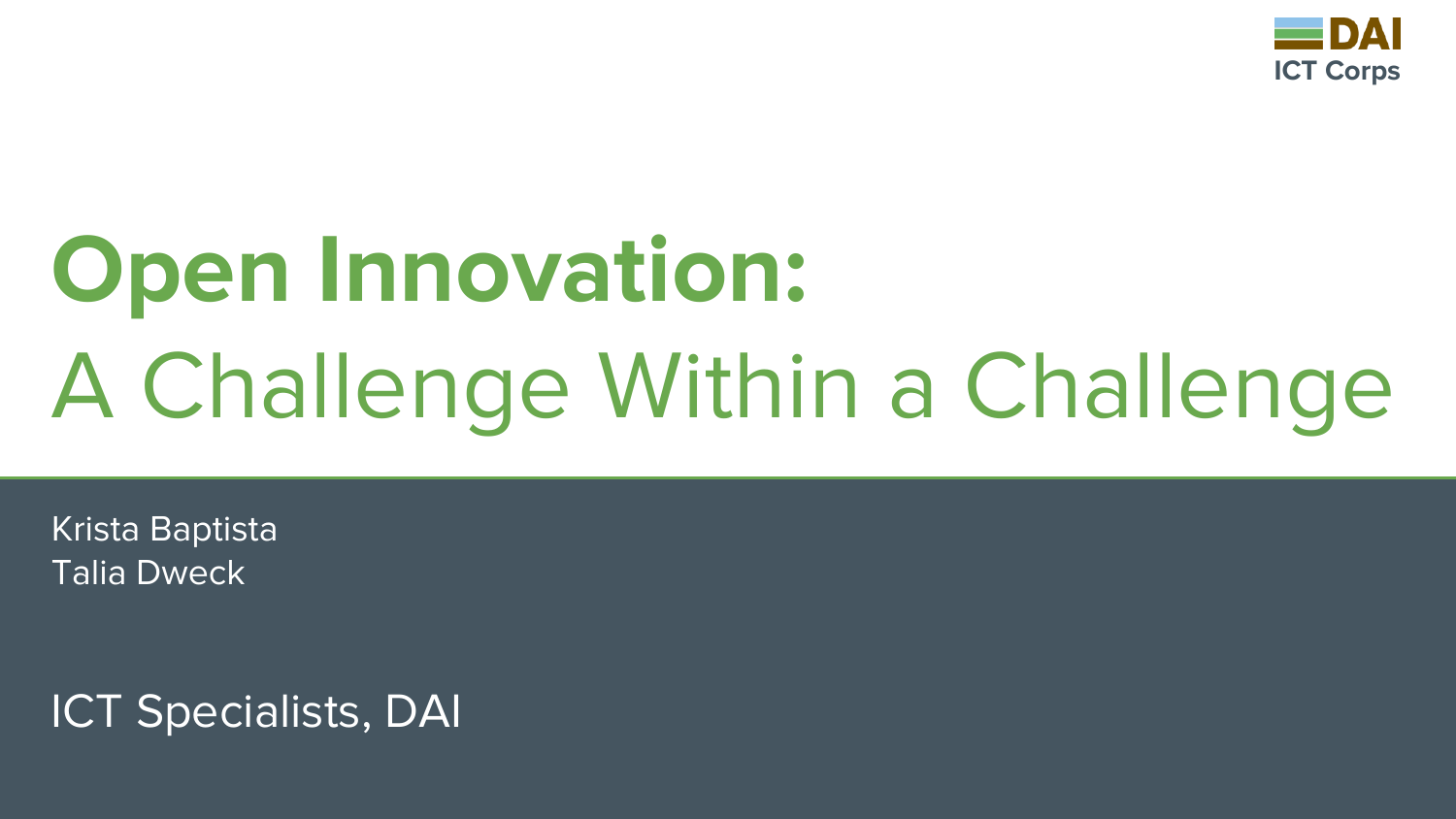## Today's Objectives

Understand Open Innovation and why and when we use it.



Gain a general overview of the process of executing an open innovation competition

**Try it out! Call Competition**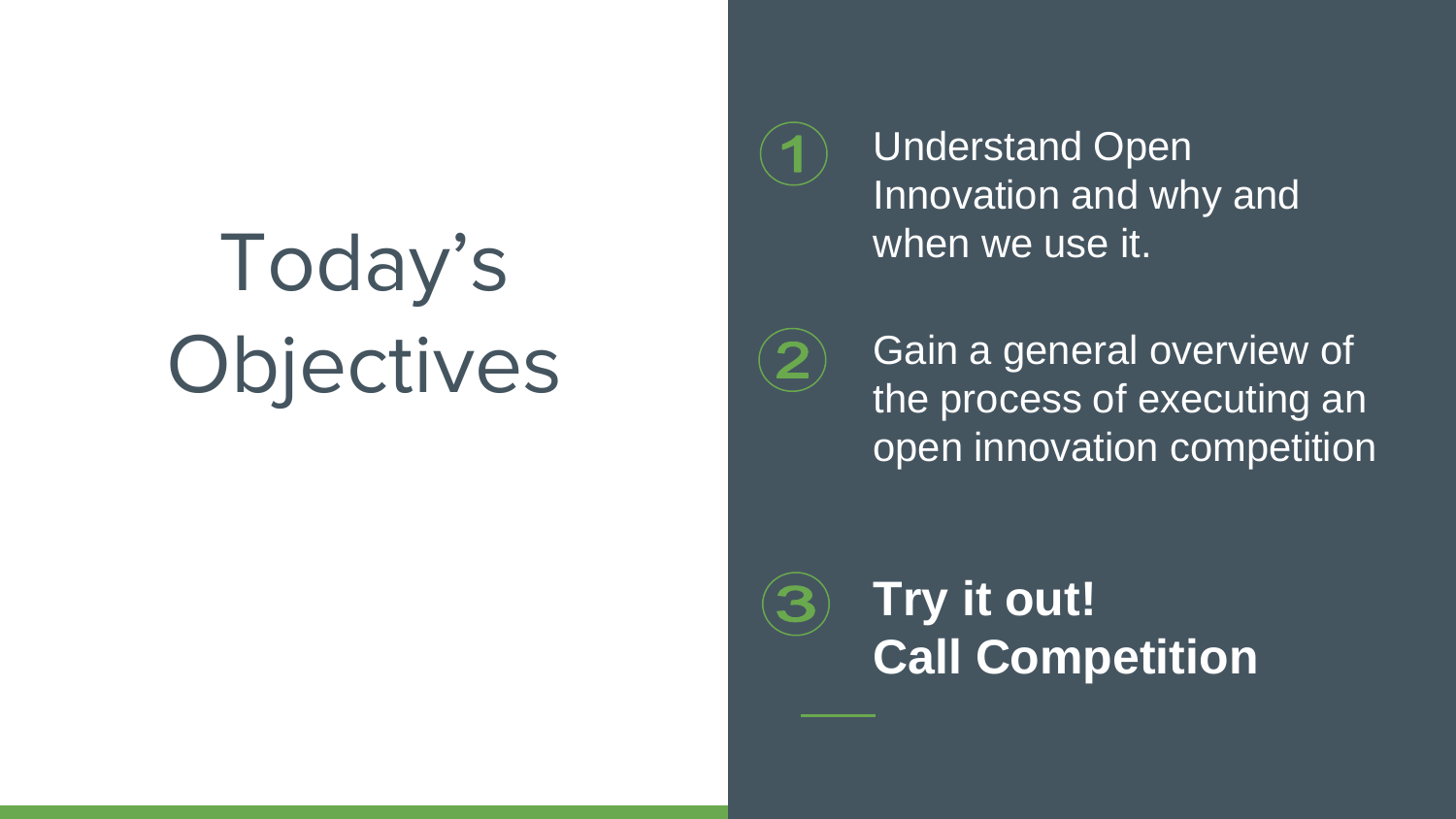

### What is Open Innovation?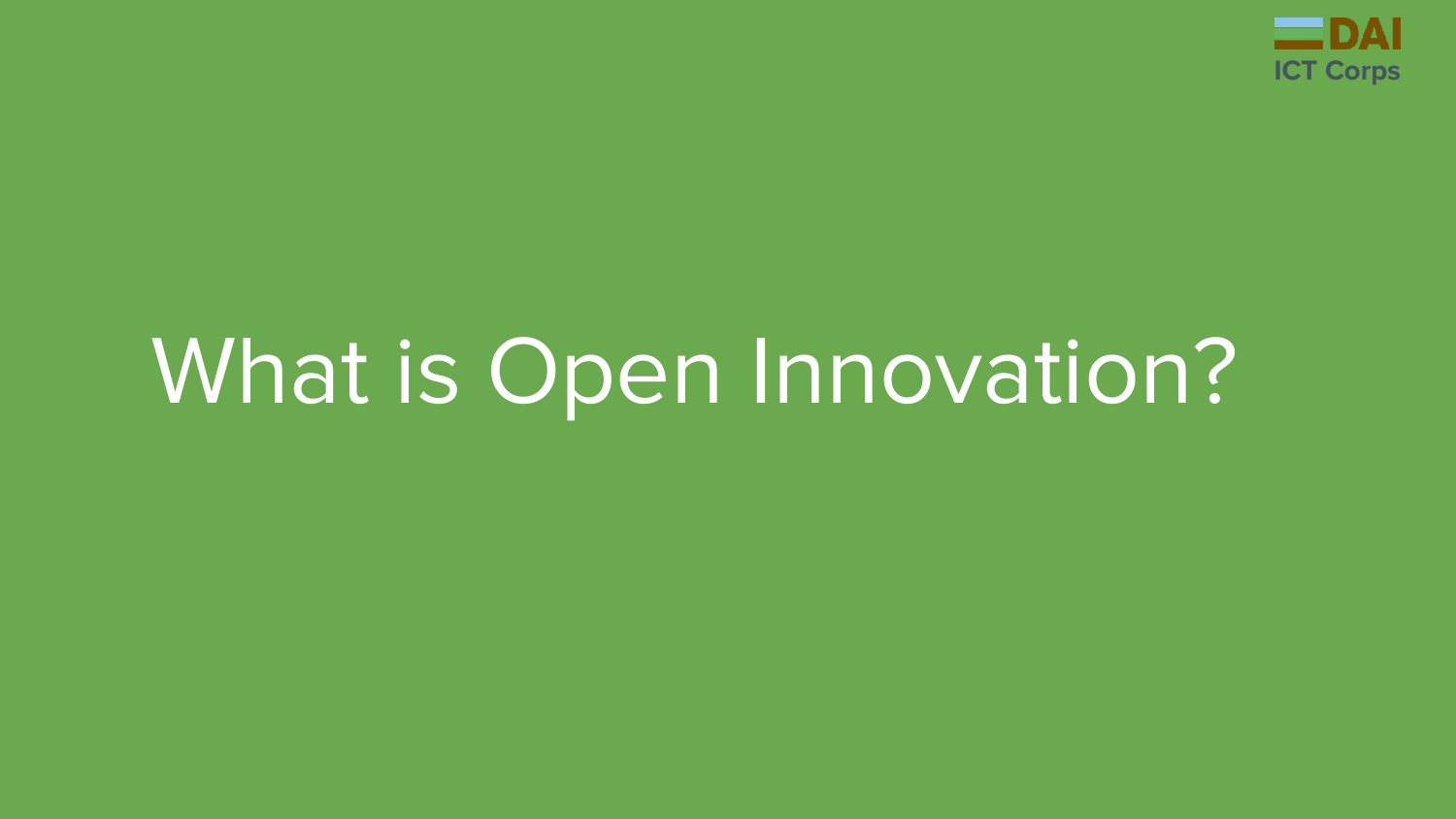*"The systematic encouragement and exploration of a wide range of internal and external sources for innovative opportunities"*

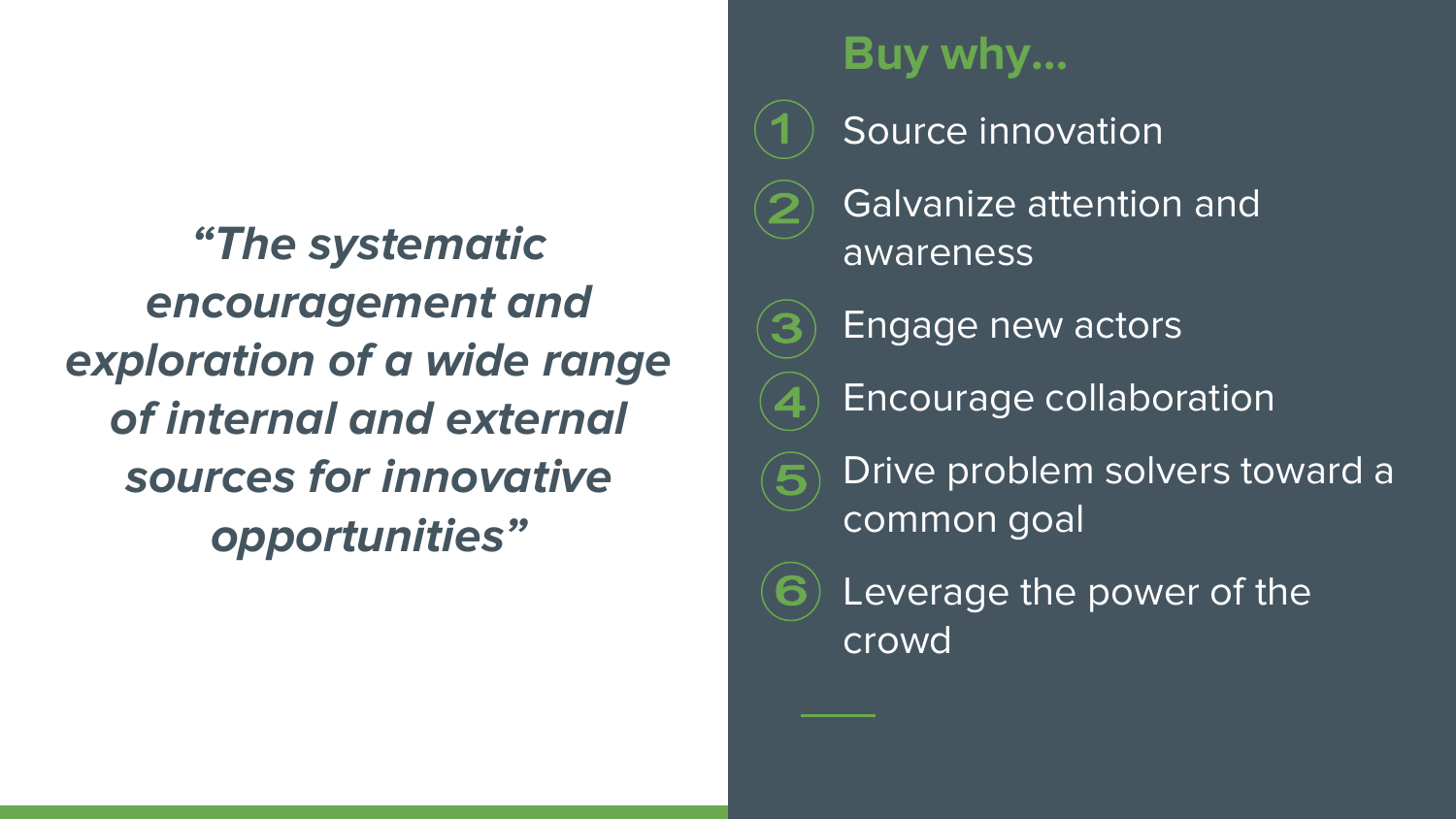

# When should you use Open Innovation?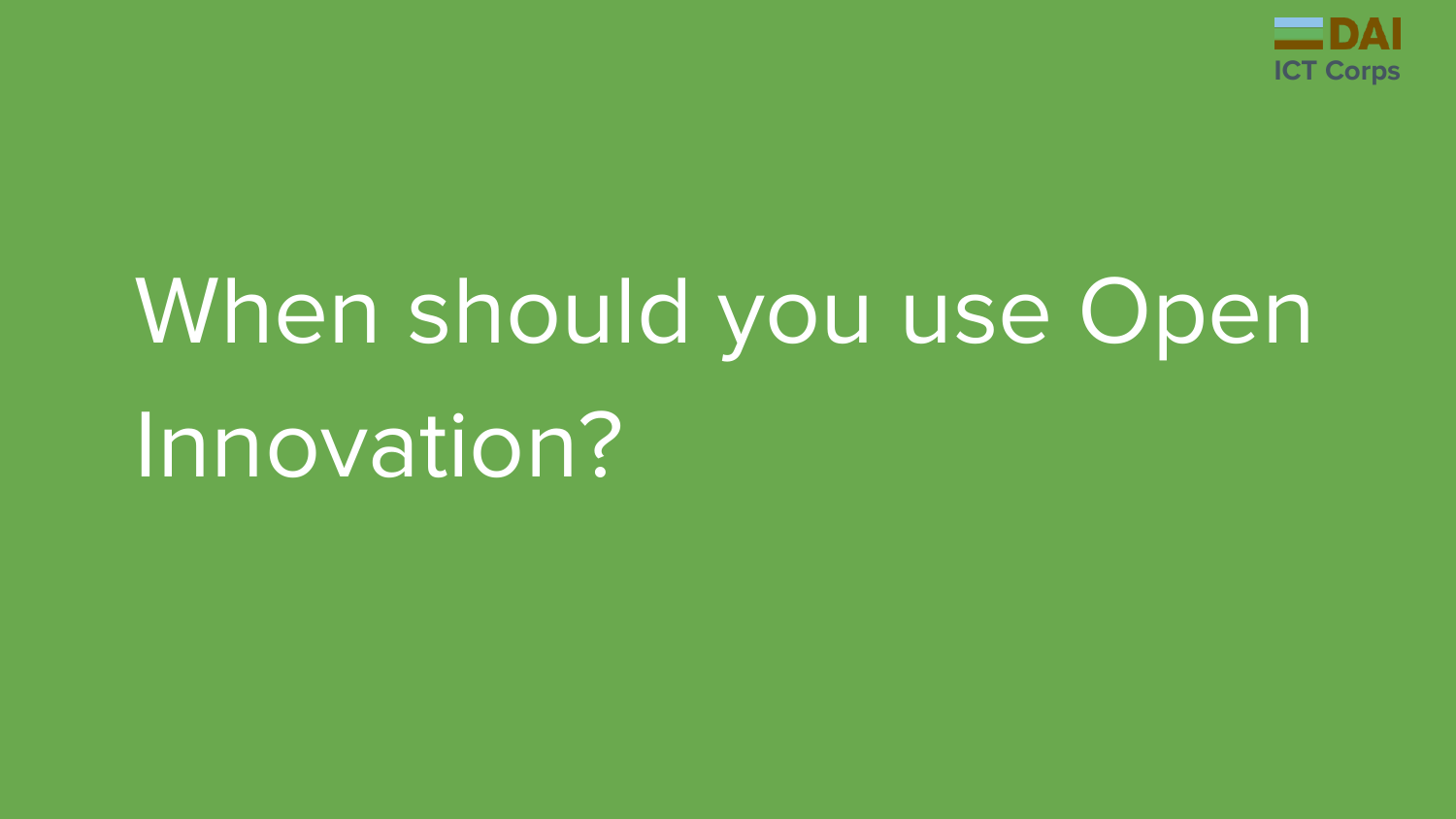**Open Innovation practices can deliver great value as a tool to drive innovation where…**



Thinking needs to be expanded



Expertise outside your program's sector could contribute to possible solutions



There is a precisely-defined need



Market forces are insufficient to drive innovation in the sector



Markets or behaviors can be energized or changed



Actors are diverse and diffuse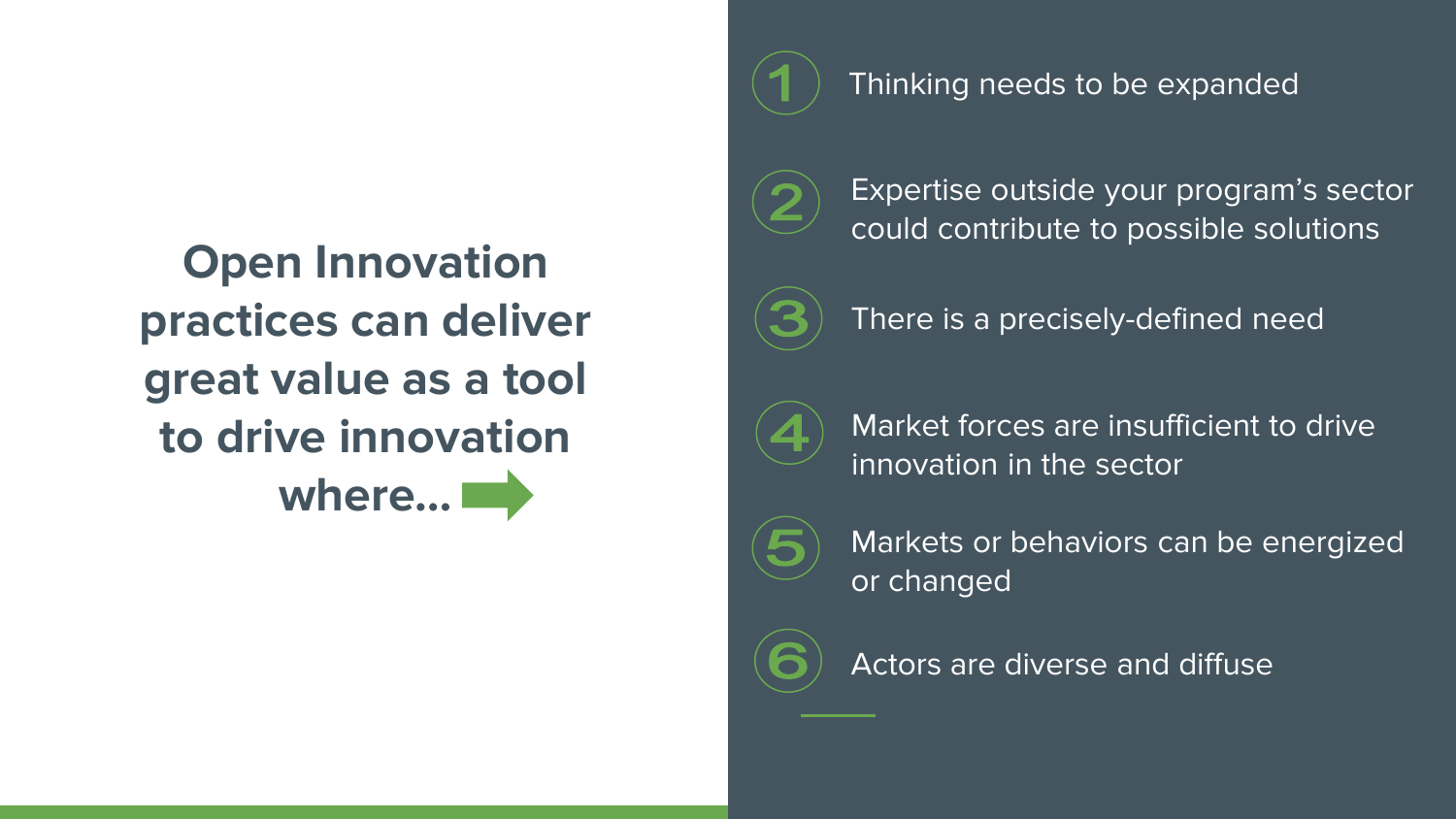

# How do you design an Open Innovation competition?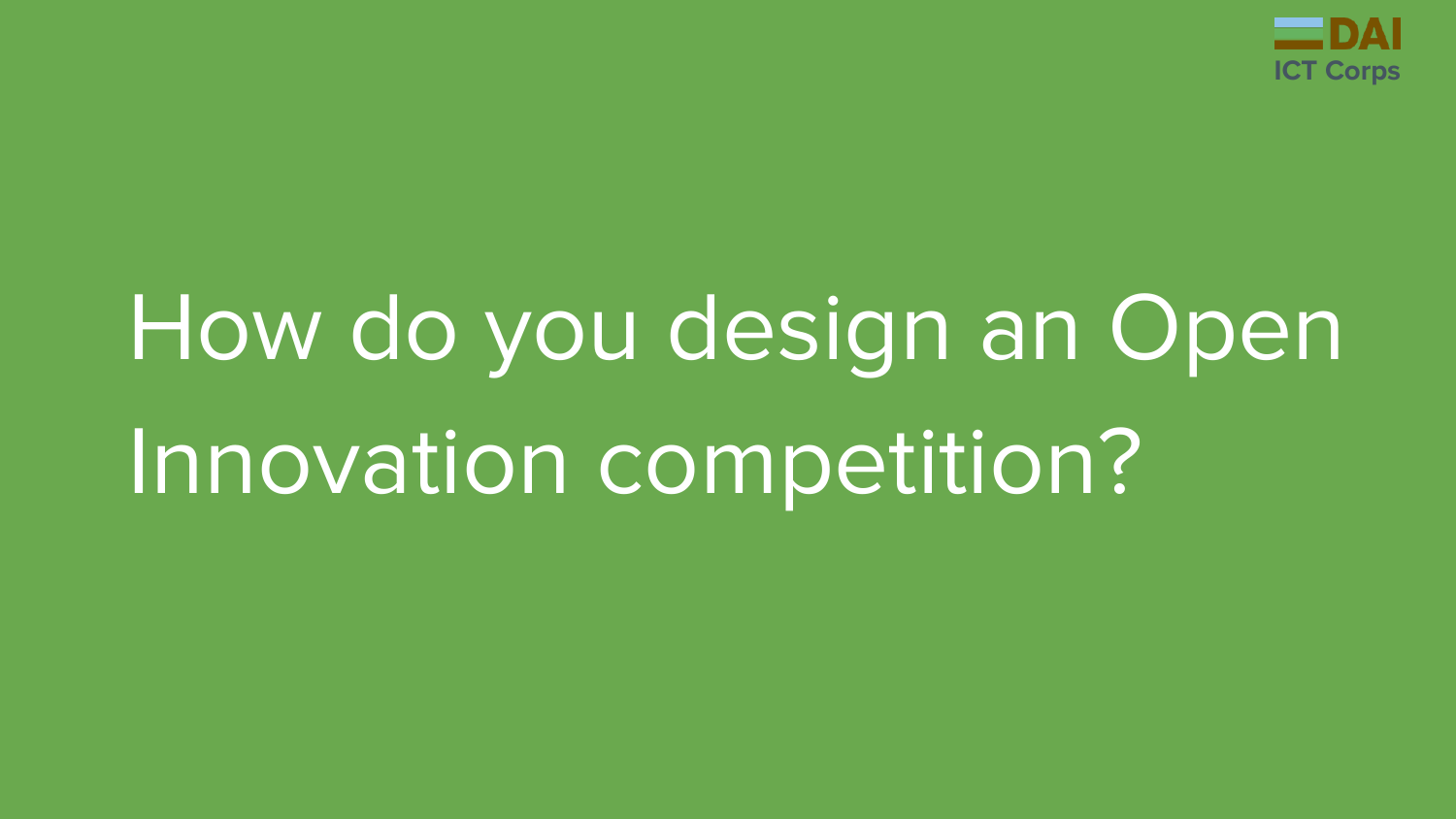

#### Design Process



An open innovation competition is built around a problem that focuses on a specific, well-defined need or issue.

This step focuses on the technical substance and operational plan of your competition.

In this step your team should carefully consider the channels, tactics, and tasks by which you will communicate.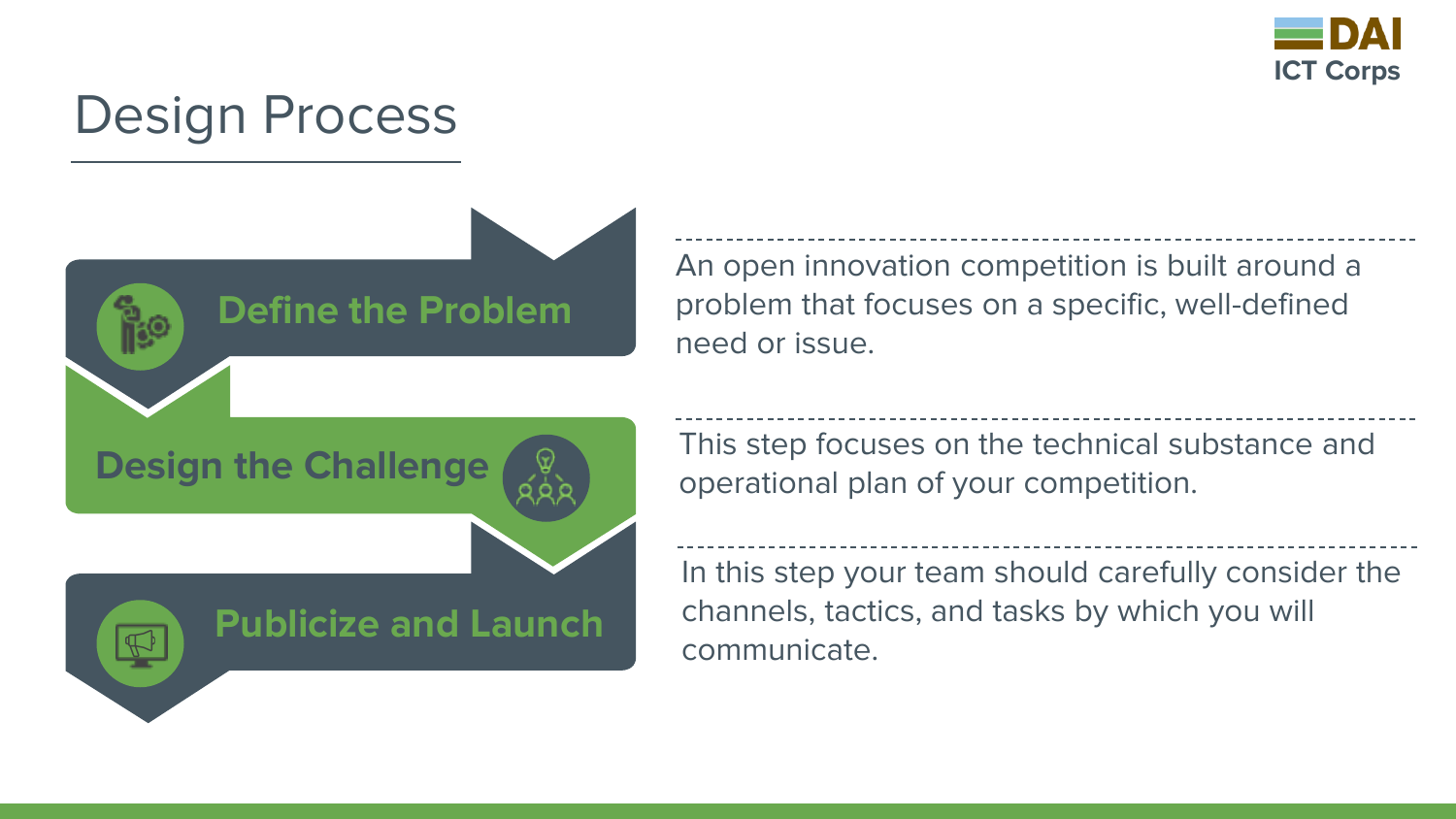

#### Design the Challenge

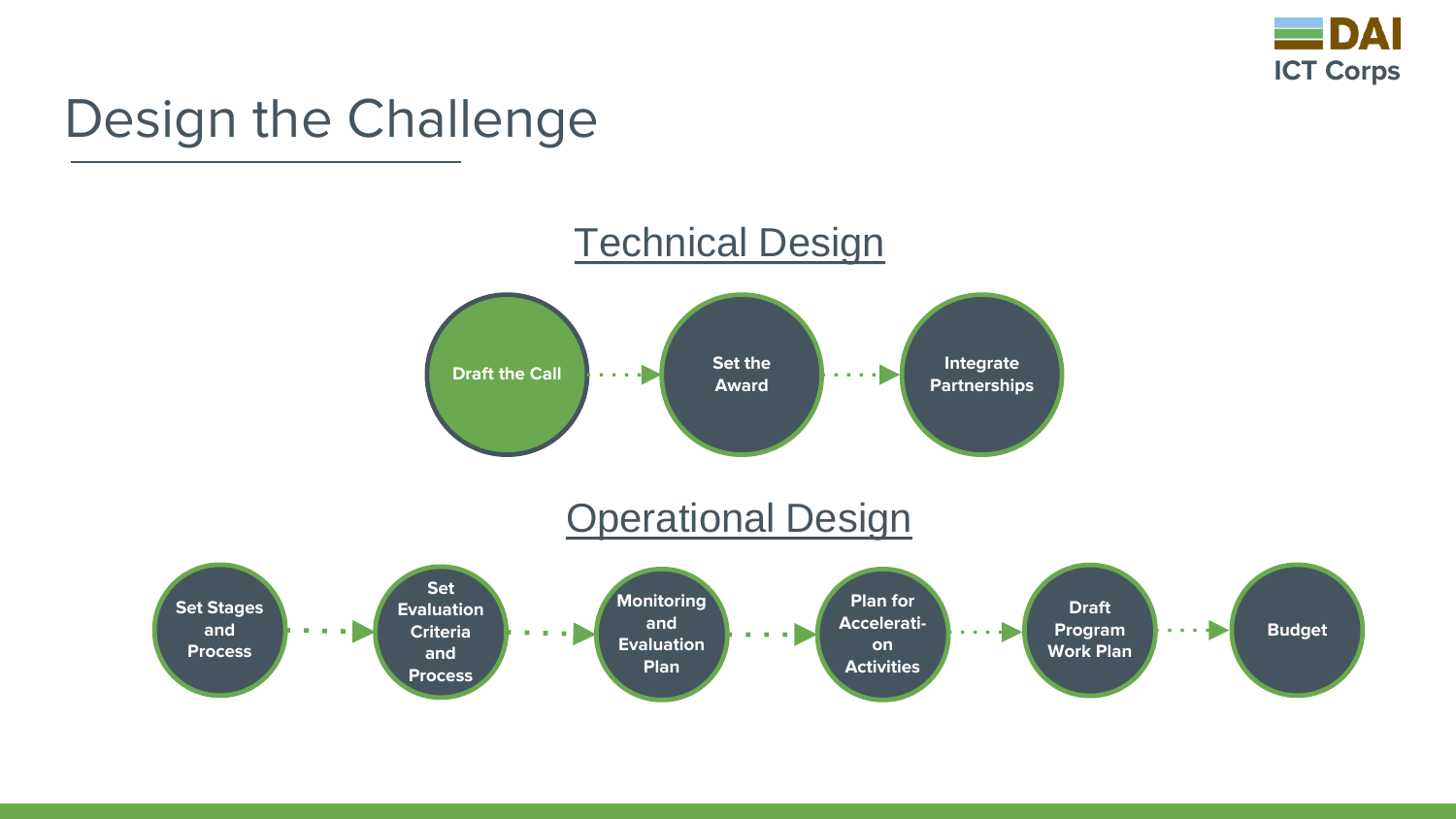

## Let the competition begin…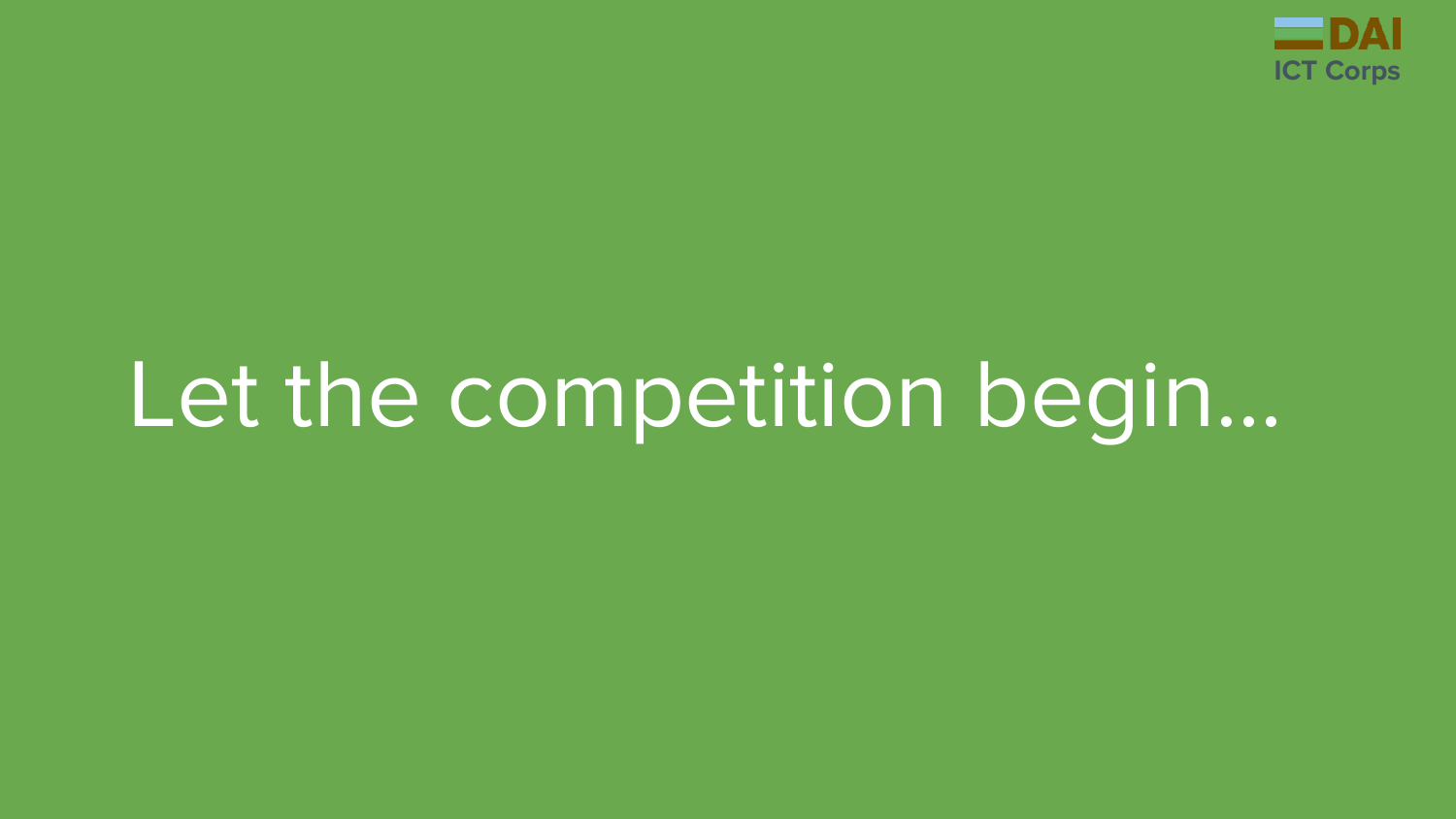

## The Problem

One of the major problems with **health clinics is rural areas** is that they are extremely isolated and therefore have difficulty accessing the necessary medical supplies (blood, medication, equipment, etc.) needed to provide basic healthcare services.

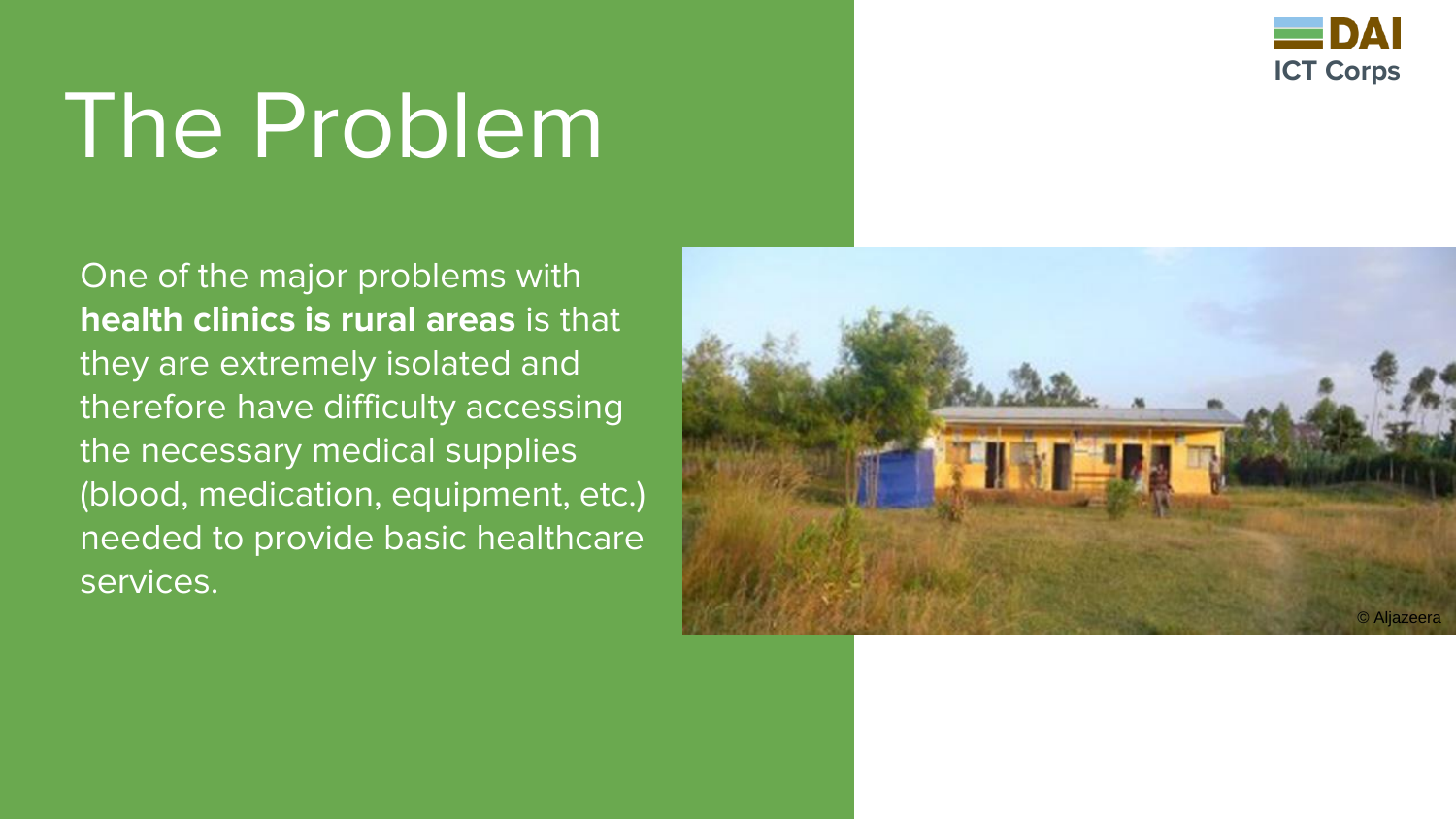#### Your Challenge



*Draft the "Digital" Call – includes* the problem (the challenge statement), barriers that actors are most struggling to overcome, a concise logic statement, and the criteria for successful innovations.